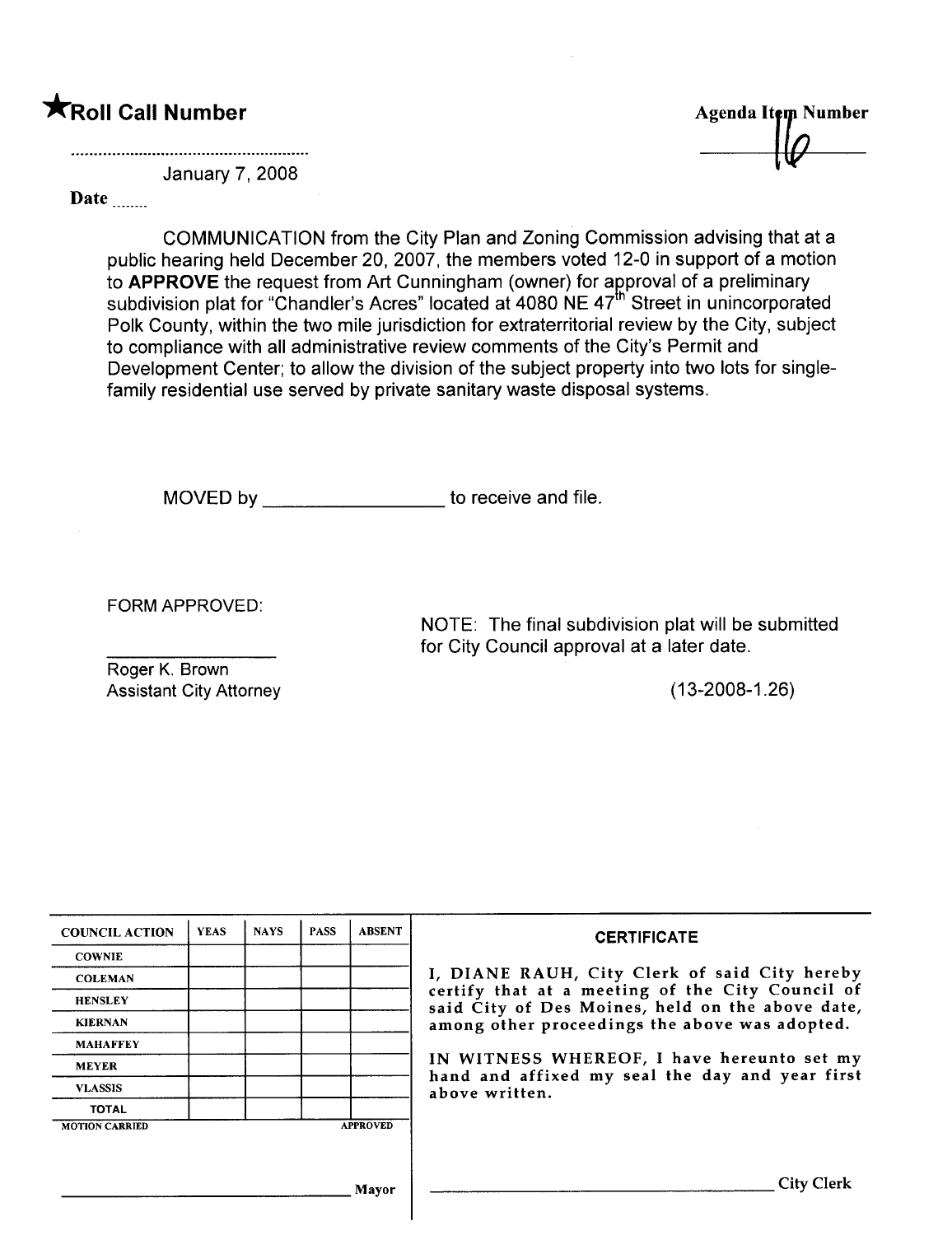| Request from Art Cunningham (owner) for review and approval of a preliminary                         |                                                                                                                                                                                                                               |                                      |              |                      |                  | File #       |              |     |     |
|------------------------------------------------------------------------------------------------------|-------------------------------------------------------------------------------------------------------------------------------------------------------------------------------------------------------------------------------|--------------------------------------|--------------|----------------------|------------------|--------------|--------------|-----|-----|
| subdivision plat for "Chandler's Acres" located at 4080 NE 47 <sup>th</sup> Street in unincorporated |                                                                                                                                                                                                                               |                                      |              |                      |                  | 13-2008-1.26 |              |     |     |
| Polk County, within the two mile jurisdiction for extraterritorial review by the City.               |                                                                                                                                                                                                                               |                                      |              |                      |                  |              |              |     |     |
| <b>Description</b><br>of Action                                                                      | Review and approval of "Chandler's Acres" preliminary subdivision plat to allow the<br>division of the subject property into two lots for single-family residential use served by<br>private sanitary waste disposal systems. |                                      |              |                      |                  |              |              |     |     |
| 2020 Community<br><b>Character Plan</b>                                                              |                                                                                                                                                                                                                               | Not In Plan (Located In Polk County) |              |                      |                  |              |              |     |     |
| Horizon 2025                                                                                         | No Planned Improvements                                                                                                                                                                                                       |                                      |              |                      |                  |              |              |     |     |
| <b>Transportation Plan</b>                                                                           |                                                                                                                                                                                                                               |                                      |              |                      |                  |              |              |     |     |
| <b>Current Zoning District</b>                                                                       | Polk County Zoning                                                                                                                                                                                                            |                                      |              |                      |                  |              |              |     |     |
| <b>Proposed Zoning District</b>                                                                      | N/A                                                                                                                                                                                                                           |                                      |              |                      |                  |              |              |     |     |
| <b>Consent Card Responses</b>                                                                        | In Favor                                                                                                                                                                                                                      |                                      | Not In Favor |                      | Undetermined     |              | % Opposition |     |     |
| Inside Area                                                                                          |                                                                                                                                                                                                                               |                                      |              |                      |                  |              |              |     |     |
| Outside Area                                                                                         |                                                                                                                                                                                                                               | N/A                                  |              |                      | N/A              | N/A          |              | N/A |     |
| <b>Plan and Zoning</b>                                                                               |                                                                                                                                                                                                                               | $12 - 0$<br>Approval                 |              | Required 6/7 Vote of |                  |              | Yes          |     |     |
| <b>Commission Action</b>                                                                             | Denial                                                                                                                                                                                                                        |                                      |              |                      | the City Council |              | No           |     | N/A |

## Chandlers Acres - Preliminary Plat - 4080 NE 47th Street

13-2008-1.26

 $\frac{1}{\varphi}$ 

| LE HILL<br>161104<br>분<br>ų                                                                                                          | NE 48TH ST   |
|--------------------------------------------------------------------------------------------------------------------------------------|--------------|
| <b>Andrew Communication</b><br>a<br><mark>salasamalana</mark> ana kaominina mpikambana amin'ny fivondronan-kaominin'i <mark>G</mark> |              |
|                                                                                                                                      |              |
|                                                                                                                                      | <b>NORTH</b> |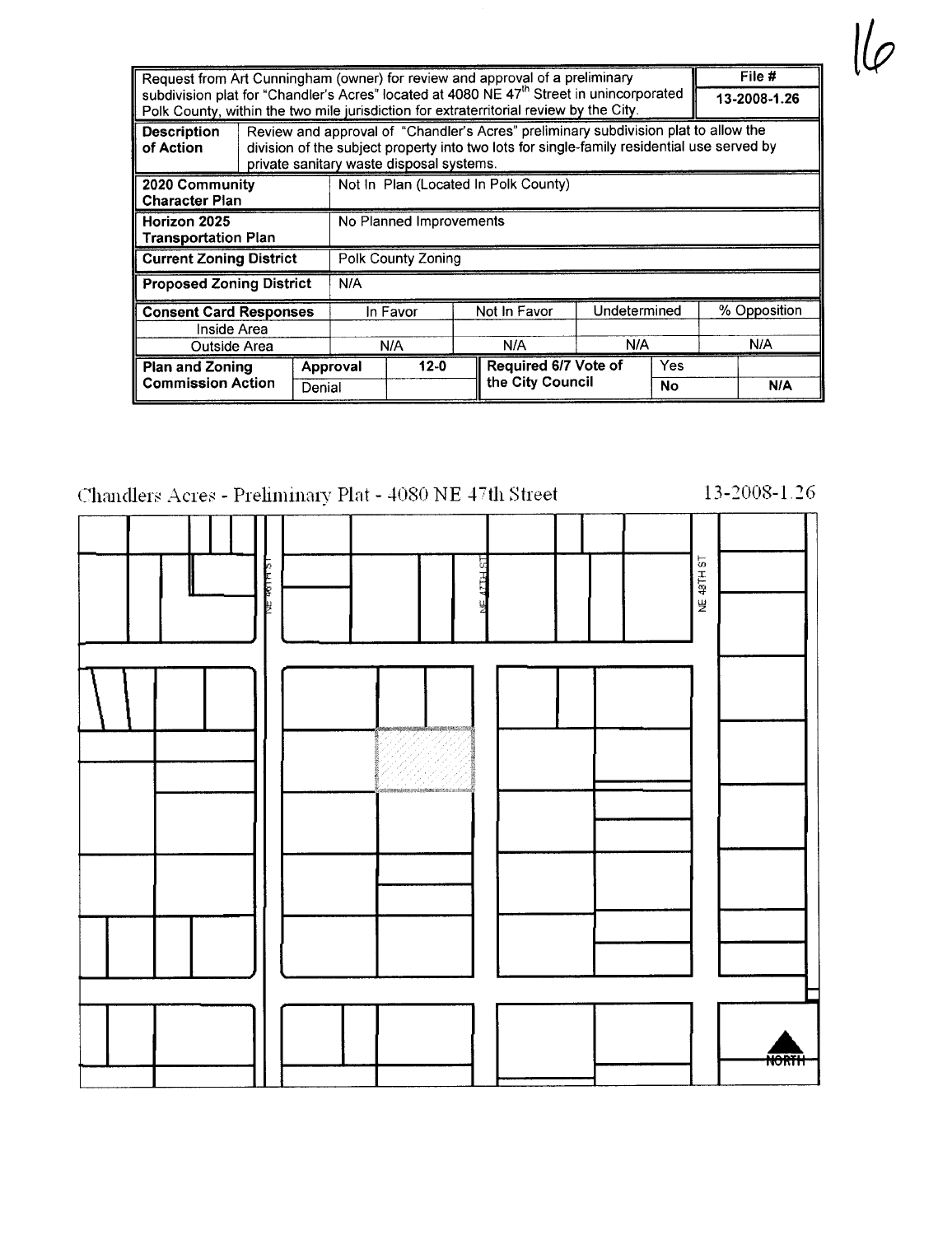| 3272        |  |
|-------------|--|
| Agenda Item |  |

Roll Call #

January 7, 2008

Honorable Mayor and City Council City of Des Moines, Iowa

Members:

Communication from the City Plan and Zoning Commission advising that at their meeting held December 20,2007, the following action was taken:

#### COMMISSION RECOMMENDATION:

After public hearing, the members voted 12-0 as follows:

|                                                        | <b>Commission Action:</b> | <b>Yes</b> | <b>Nays</b> | Pass | Absent |
|--------------------------------------------------------|---------------------------|------------|-------------|------|--------|
|                                                        | Leisha Barcus             | Χ          |             |      |        |
|                                                        | David Cupp                | Χ          |             |      |        |
| <b>CITY OF DES MOINES</b>                              | <b>Shirley Daniels</b>    | Χ          |             |      |        |
|                                                        | Dann Flaherty             | X          |             |      |        |
|                                                        | <b>Bruce Heilman</b>      |            |             |      | X      |
|                                                        | Jeffrey Johannsen         | Χ          |             |      |        |
| CITY PLAN AND ZONING COMMISSION<br>ARMORY BUILDING     | Greg Jones                | X          |             |      |        |
| 602 ROBERT D. RAY DRIVE<br>DES MOINES, IOWA 50309-1881 | <b>Frances Koontz</b>     |            |             |      | Χ      |
| (515) 283-4182                                         | Kaye Lozier               | Х          |             |      |        |
| <b>ALL-AMERICA CITY</b>                                | Jim Martin                | Х          |             |      |        |
| 1949, 1976, 1981                                       | <b>Brian Millard</b>      | Χ          |             |      |        |
| 2003                                                   | Mike Simonson             | Χ          |             |      |        |
|                                                        | Kent Sovern               |            |             |      | X      |
|                                                        | Tim Urban                 | Χ          |             |      |        |
|                                                        | Marc Wallace              | Χ          |             |      |        |
|                                                        |                           |            |             |      |        |

in support of a motion to APPROVE the request from Art Cunningham (owner) for approval of a preliminary subdivision plat "Chandler's Acres" located at 4080 NE  $47<sup>th</sup>$  Street in unincorporated Polk County, within the two mile jurisdiction for extraterritorial review by the City subject to compliance with all administrative review comments of the City's Permit and Development Center; to allow the division of the subject property into two lots for single-family residential use served by private sanitary waste disposal systems.

#### STAFF RECOMMENDATION AND BASIS FOR APPROVAL

Staff recommends approval of the requested preliminary subdivision plat subject to compliance with all administrative review comments of the City's Permit and Development Center.

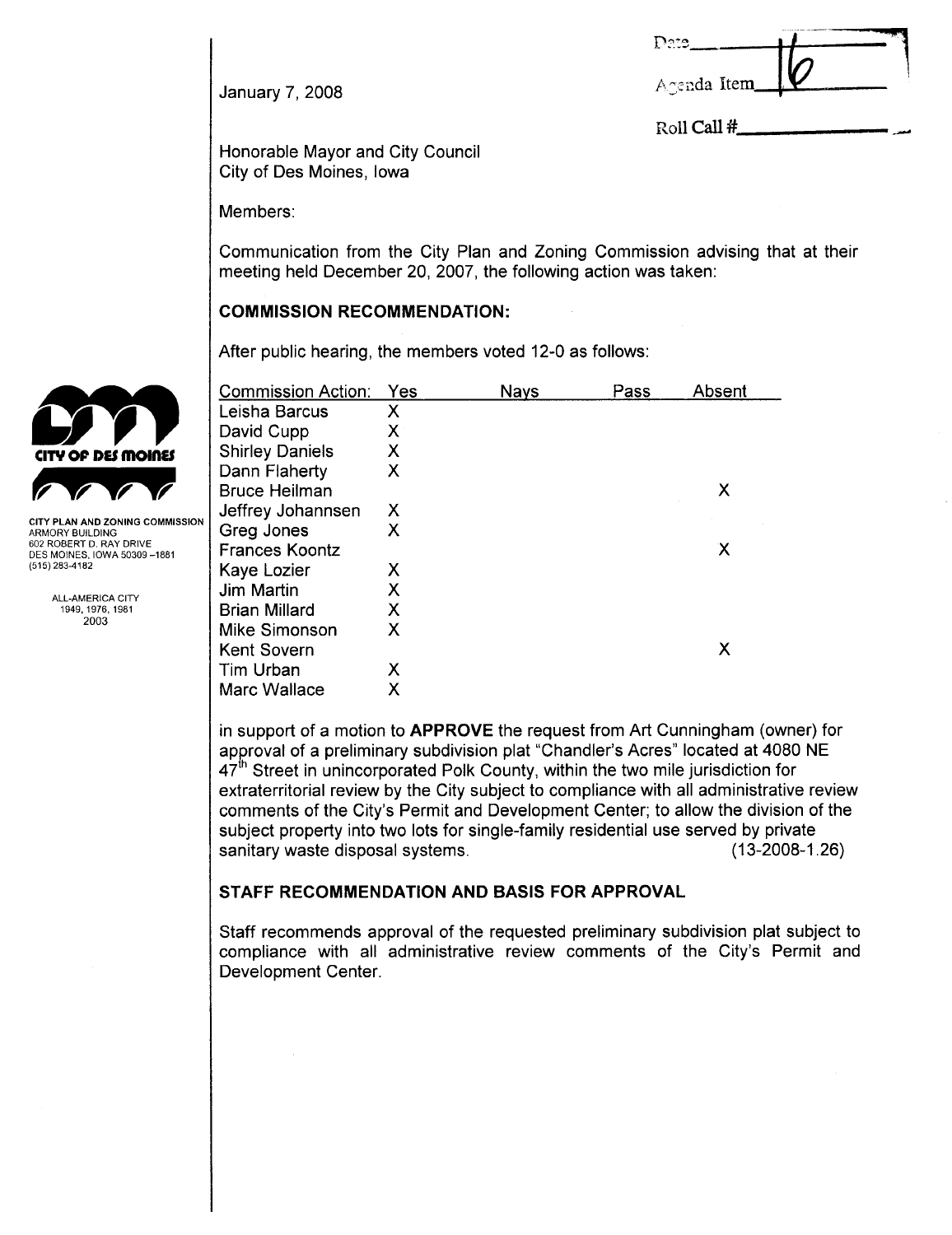#### STAFF REPORT

#### i. GENERAL INFORMATION

- 1. Purpose of Request: The applicant is seeking to divide the property into two lots for singlefamily residential development. Lot 1 would generally measure 75' x 231' (17,322 square feet) and include an existing single-family dwelling and a detached garage. Lot 2 would generally measure 75' x 231' (17,329 square feet) and be used for a new single-family dwelling. The Polk County Zoning Commission and Polk County Board of Supervisors must also approve the plat.
- 2. Size of Site: 150' x 231' or 34,651 square feet (0.80 acre).
- 3. Existing Zoning (site): "LDR" Low-Density Residential District. (Polk County)
- 4. Existing Land Use (site): Single-family residentiaL.
- 5. Adjacent Land Use and Zoning:

North - "SE" (Polk County), Use is single-family residential.

South - "SE" (Polk County), Use is single-family residential.

**East** – "SE" (Polk County), Uses are NE  $47<sup>th</sup>$  Street and single-family residential.

 $West - "SE"$  (Polk County), Use is single-family residential.

- 6. General Neighborhood/Area Land Uses: The subject property is located in a low-density residential area in an area of unincorporated Polk County recognized as Capitol Heights.
- 7. Relevant Zoning History: N/A.
- 8. 2020 Community Character Land Use Plan Designation: A designation has not been established for the area known as Capitol Heights.
- 9. Applicable Regulations: The Commission reviews all preliminary subdivision plats within the two-mile jurisdiction of subdivision review for the City of Des Moines. The Commission shall determine if such preliminary plat conforms to the standards and requirements outlined in Chapter 354 of the Iowa Code, and the City Subdivision Ordinance and shall approve, conditionally approve or reject such plat within 45 days after the date of submission to the City Permit and Development Center. Unless the applicant agrees in writing to an extension of time, the preliminary plat shall be deemed approved if the Commission does not act within such 45 day period. The Commission's action for approval or conditional approval shall be null and void unless the final plat is submitted to the City Permit and Development Center within 270 days after the date of such action; provided, however, that the Permit and Development Administrator may grant, upon written request of the applicant, up to a 90-day extension for submittal of the final plat to the City Permit and Development Center.

#### II. ADDITIONAL APPLICABLE INFORMATION

1. Utilities: Polk County has indicated that this plat is not in an urban service area and no date has been set for providing sanitary sewer service to the area. The closest sanitary sewer is approximately 700 feet to the north of the subject property and within the City of Des Moines' corporate boundaries. The subject property cannot connect to this sewer until such time that it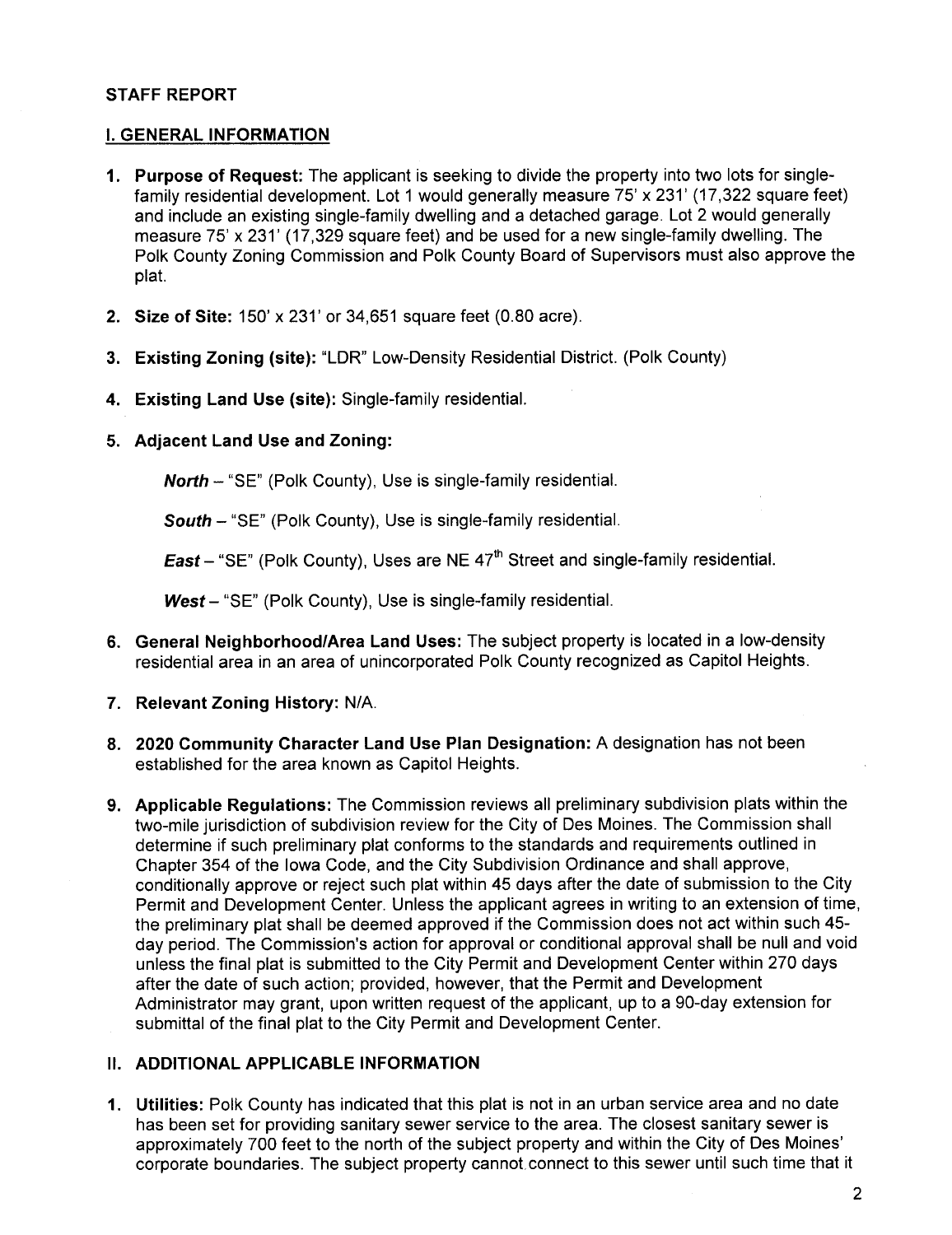is annexed to the City. Therefore the properties must be served by private septic systems. The proposed lot areas satisfy Polk County's minimum required 15,000 square learning area necessary to allow a private septic system in the Low-Density Residential District. The singlefamily dwelling on Lot 1 has an existing sewage disposal system and the proposed plat designates a 40-foot by 60-foot portion of Lot 2 for a new septic system.

- 2. Access/Parking: There is no future street network expected to impact the subject property. The two lots in the proposed preliminary plat would each have frontage on NE  $47<sup>th</sup>$  Street.
- 3. Additional Information: The subject property is located in an area that was originally platted as a rural subdivision with 150-foot-wide lots. An analysis of the surrounding area found that approximately 40% (26 of 64) of the originally platted lots have been divided into two or more parcels.

#### SUMMARY OF DISCUSSION

There was no discussion on this item.

Brian Millard: Moved approval of the requested preliminary subdivision plat subject to compliance with all administrative review comments of the City's Permit and Development Center.

Motion passed 12-0.

Respectfully submitted,



Michael Ludwig, AICP Planning Administrator

MGL:dfa

Attachment

 $i\nu -$ 

 $\sim$   $-$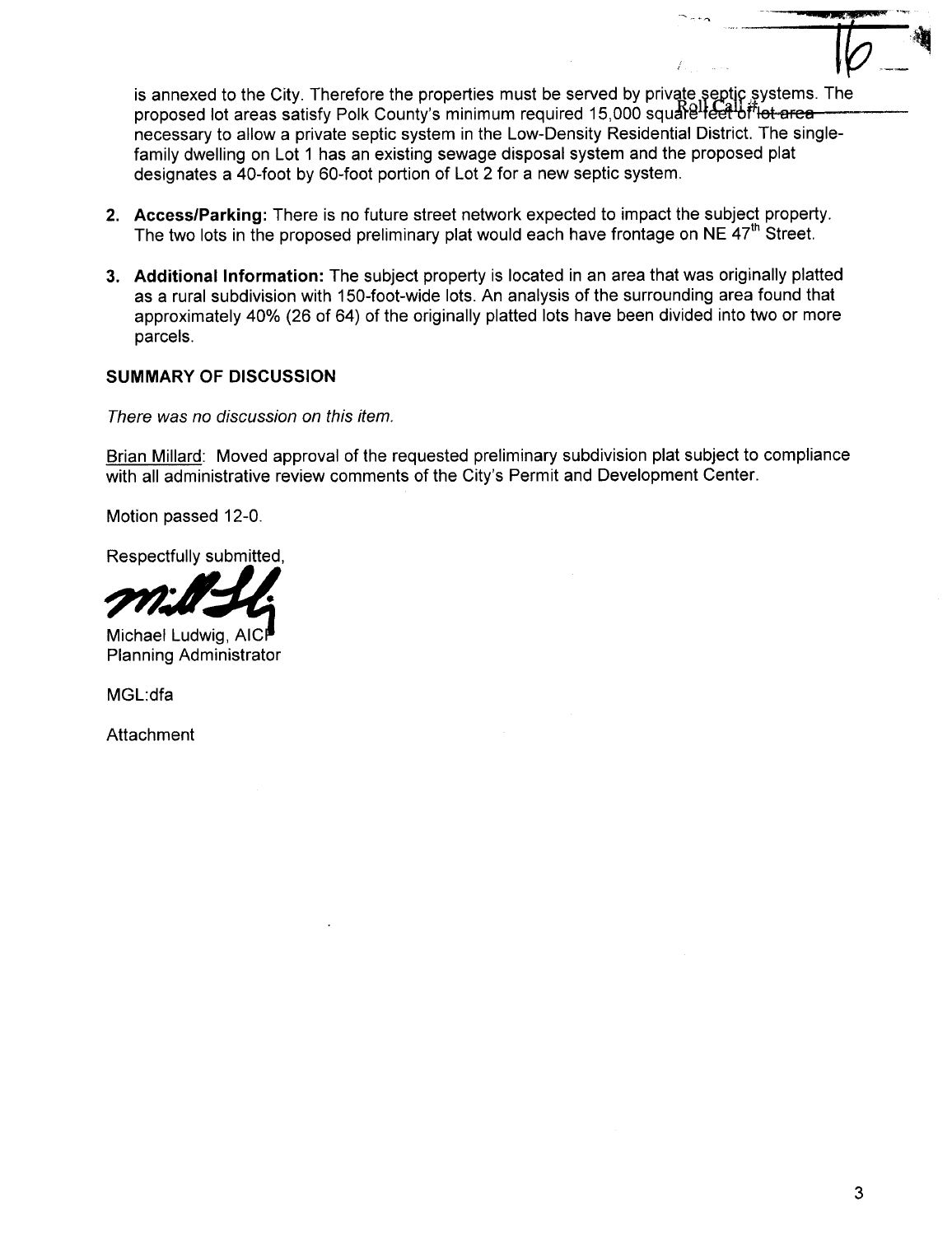December  $20<sup>th</sup>$ , 2007

Vince Piagentini Associated Engineering Company of Iowa 2917 MLK Jr. Parkway Des Moines, IA 50131

RE: Chandler's Acres, Preliminary Plat 13-08-1 .26

Dear Vince:

We have reviewed the first  $(1<sup>st</sup>)$  submittal of the preliminary plat for Chandler's Acres, in unincorporated Polk County and have determined that the following conditions must be satisfied before preliminary plat review can be placed on the Plan & Zoning Commission Agenda.

## Engineering

- 1. Surveyor/Engineer Certification-Preliminary plats in Des Moines are also required to be certified by an engineer licensed in Iowa.
- 2. Existing Contours—Shown. On preliminary plats within the City of Des Moines we require the reference benchmark to be listed.
- 3. Proposed Contours-On preliminary plats within the City of Des Moines we require the reference benchmark to be listed.
- 4. Subsurface Features-Check with Polk County. In the City of Des Moines neither lot 1 ( area 17,322 square feet or 0.398 acres), lot 2 ( area 17,329 square feet or 0.398 acres) nor the entire plat ( 34,651 square feet or 0.796 acres) would comply with the requirements of the Municipal Code Section 106-132 Platting of land (3) Lot design "g. Any lot not served by a sanitary sewer shall have a lot area of not less than one acre."

### Planning

- 5. Dimension the R.O.W. of NE  $47<sup>th</sup>$  Street, adjacent to the plat.
- 6. Show the assigned (by Polk County) address for Lot 2.
- 7. In conformance with the City of Des Moines Subdivision Ordinance, identify all trees on site 6" caliper or larger.
- 8. This item is slated to appear on the January  $17<sup>th</sup>$ , 2008 Plan and Zoning Commission agenda.



DEVELOPMENT CENTER ARMORY BUILDING 602 ROBERT D. RAY DRIVE DES MOINES, IOWA 50309 -1881 (515) 283-4200

> ALL-AMERICA CITY 1949,1976.1981 2003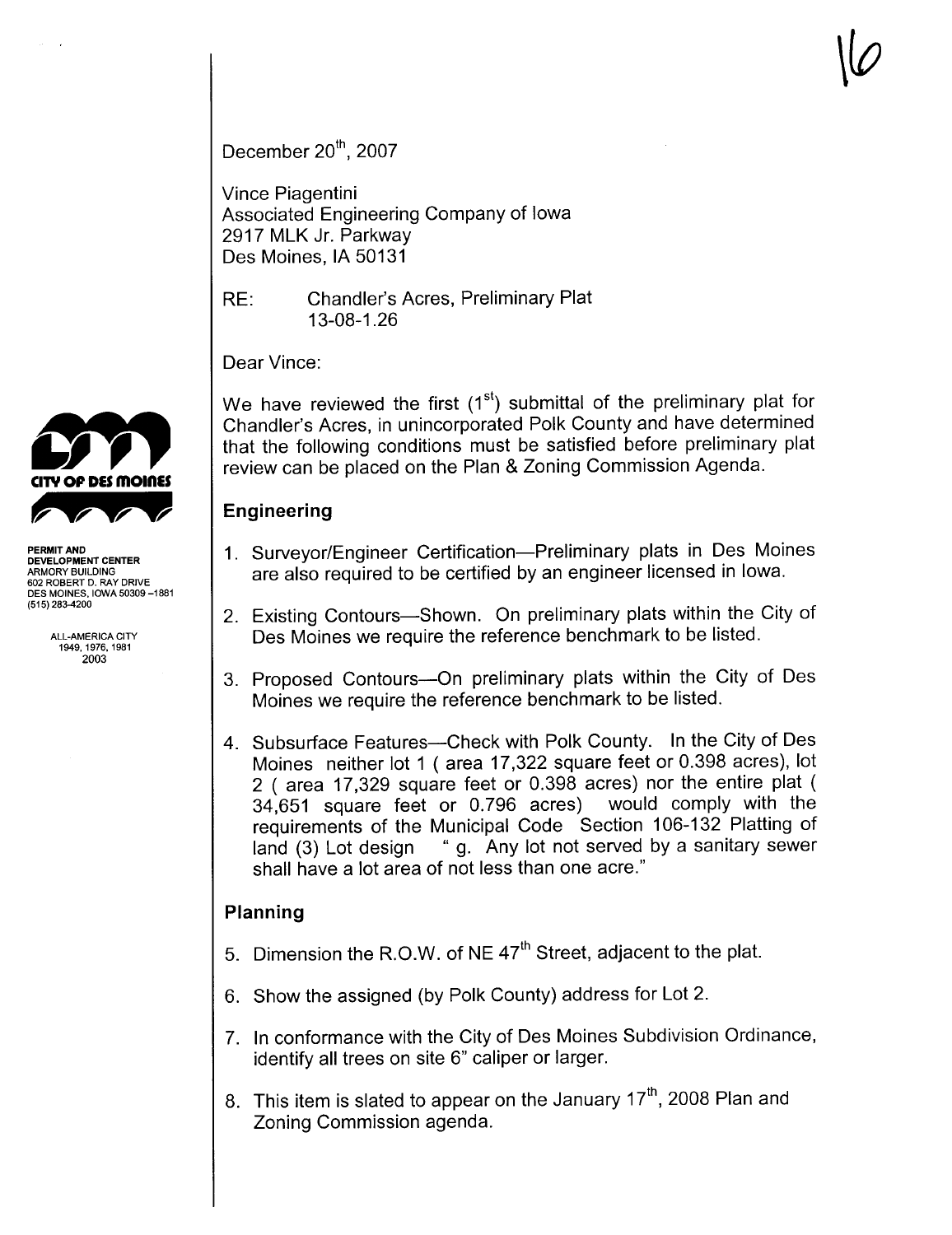Please submit two (2) review copies of the revised plat satisfying the above listed items. Failure to resubmit such amended plat within 90 days from the date of this letter shall cause the application to lapse, and will require the payment of a new application fee to resume the application process.

If you have any questions contact Ryan Moffatt  $@$  283-4975 or email him  $@$  rlmoffatt $@$ dmgov.org.

Sincerely,

Phillip Delafield Permit and Development Administrator